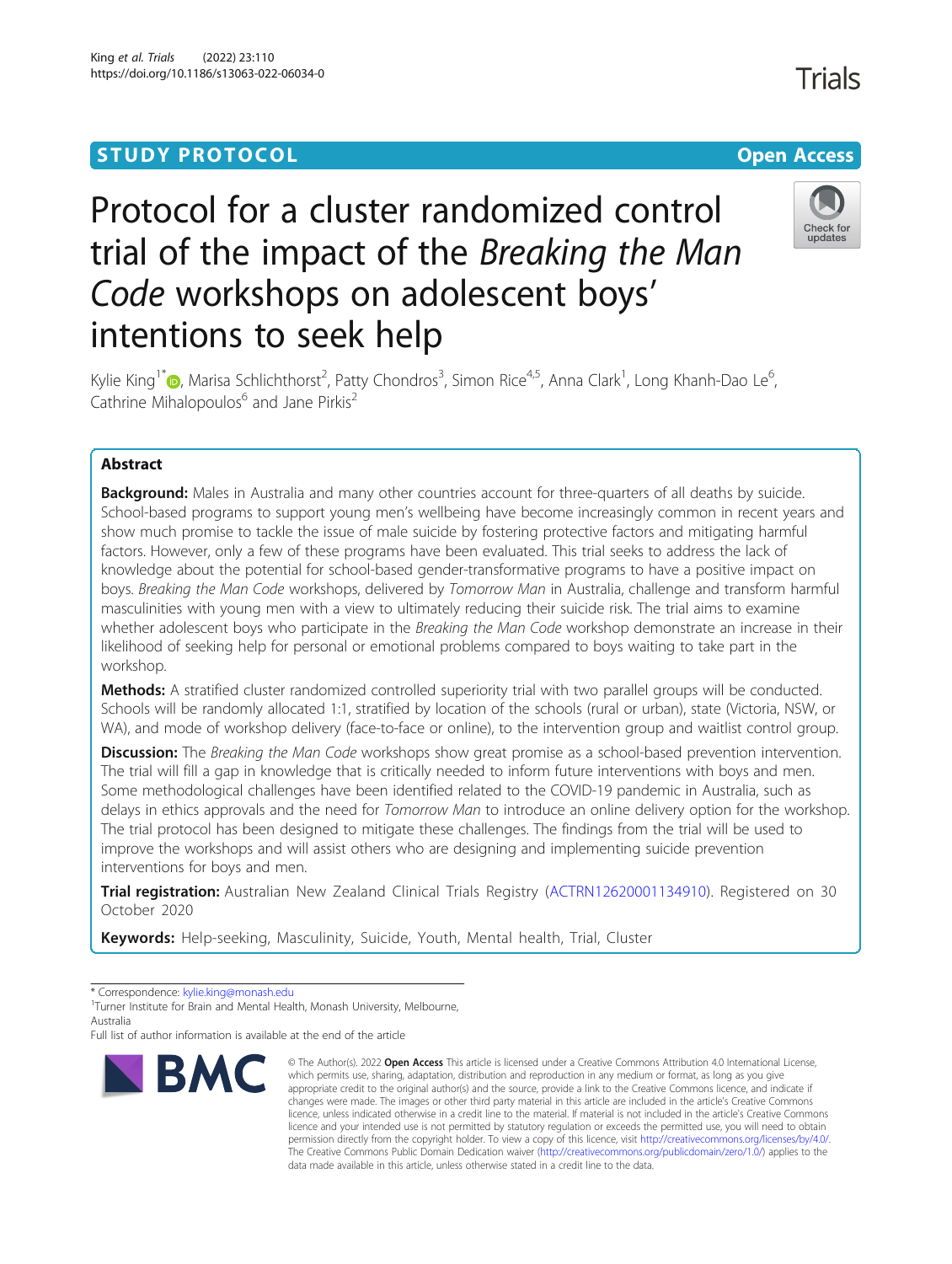#### Administrative information

Note: the numbers in curly brackets in this protocol refer to SPIRIT checklist item numbers. The order of the items has been modified to group similar items (see [http://www.equator-network.org/reporting-guidelines/](http://www.equator-network.org/reporting-guidelines/spirit-2013-statement-defining-standard-protocol-items-for-clinical-trials/) [spirit-2013-statement-defining-standard-protocol-items](http://www.equator-network.org/reporting-guidelines/spirit-2013-statement-defining-standard-protocol-items-for-clinical-trials/)[for-clinical-trials/](http://www.equator-network.org/reporting-guidelines/spirit-2013-statement-defining-standard-protocol-items-for-clinical-trials/)).

| $\cdot$ Title $\{1\}$                                         | A cluster randomized controlled trial of<br>the impact of the 'Breaking the Man<br>Code' workshops on adolescent boys'<br>intentions to seek help                                                                                                                                                                                                                                                                                                                                                                                                                                                                                                                                                                                                                                                                                                                                                                                                                                                                            |
|---------------------------------------------------------------|------------------------------------------------------------------------------------------------------------------------------------------------------------------------------------------------------------------------------------------------------------------------------------------------------------------------------------------------------------------------------------------------------------------------------------------------------------------------------------------------------------------------------------------------------------------------------------------------------------------------------------------------------------------------------------------------------------------------------------------------------------------------------------------------------------------------------------------------------------------------------------------------------------------------------------------------------------------------------------------------------------------------------|
| Trial registration {2a and 2b}.                               | ANZCTRN 12620001134910<br>U1111-1253-6472                                                                                                                                                                                                                                                                                                                                                                                                                                                                                                                                                                                                                                                                                                                                                                                                                                                                                                                                                                                    |
| Protocol version {3}                                          | 01/April/2021 Version 1                                                                                                                                                                                                                                                                                                                                                                                                                                                                                                                                                                                                                                                                                                                                                                                                                                                                                                                                                                                                      |
| Funding {4}                                                   | Australian Rotary Health<br>Australian Government Medical<br>Research Fund                                                                                                                                                                                                                                                                                                                                                                                                                                                                                                                                                                                                                                                                                                                                                                                                                                                                                                                                                   |
| Author details {5a}                                           | Kylie King, PhD (Turner Institute for<br>Brain and Mental Health, Monash<br>University)<br>Marisa Schlichthorst, PhD (Centre for<br>Mental Health, Melbourne School of<br>Population and Global Health, The<br>University of Melbourne)<br>Patty Chondros, PhD (Department of<br>General Practice, The University of<br>Melbourne)<br>Simon Rice, PhD (Orygen, Parkville,<br>Australia; Centre for Youth Mental<br>Health, The University of Melbourne)<br>Anna Clark, M.Psych (Turner Institute for<br>Brain and Mental Health, Monash<br>University)<br>Long Khanh-Dao Le, PhD (Deakin<br>Health Economics, Institute for Health<br>Transformation, School of Health and<br>Social Development, Deakin University)<br>Cathrine Mihalopoulos, PhD (Deakin<br>Health Economics, Institute for Health<br>Transformation, School of Health and<br>Social Development, Deakin University)<br>Jane Pirkis, PhD (Centre for Mental<br>Health, Melbourne School of Population<br>and Global Health, The University of<br>Melbourne |
| Name and contact<br>information for the trial<br>sponsor {5b} | Turner Institute for Brain and Mental<br>Health<br>Monash University<br>18 Innovation Walk, Clayton, VIC,<br>Australia, 3800<br>+ 61 3 99052389<br>kylie.king@monash.edu                                                                                                                                                                                                                                                                                                                                                                                                                                                                                                                                                                                                                                                                                                                                                                                                                                                     |
| Role of sponsor {5c}                                          | The Turner Institute of Brain and Mental<br>Health at Monash University, will host<br>the trial and the Principal Investigator<br>Dr King who will oversee the study<br>design, data collection, management,<br>analysis, and interpretation of data,<br>writing of the report, and the decision<br>to submit the report for publication<br>and will have ultimate authority over<br>these activities. The funders will have<br>no role or authority in these processes.                                                                                                                                                                                                                                                                                                                                                                                                                                                                                                                                                     |

#### Introduction

## Background and rationale {6a}

Males in Australia and many other countries account for three-quarters of all deaths by suicide [[1,](#page-11-0) [2\]](#page-11-0). In Australia, the rates of suicide among males are higher than those of females across all age groups [\[1](#page-11-0)]. Among young Australians, rates of suicide and suicide-related behavior remain high despite a national priority for the prevention of youth suicide. The suicide of a young person has a devastating ripple effect on friends, family, and the community [[3](#page-11-0)].

The higher rate of suicide among males has been attributed to several factors including lethality of means, substance use and associated impulsivity, reduced social connectedness, reduced help-seeking, and—perhaps underpinning these factors—conformity to some masculine norms [[4](#page-11-0)–[7\]](#page-11-0).

While some masculine norms have positive impacts on wellbeing [[8\]](#page-11-0), conformity to masculine norms such as self-reliance has been linked to increased suicidal ideation and behavior  $[9, 10]$  $[9, 10]$  $[9, 10]$  $[9, 10]$ . This may be because some masculine norms act to discourage seeking help for emotional problems, which is perceived as weakness or failure [\[11](#page-12-0)–[13\]](#page-12-0). These masculine norms are laid down early in life with men reporting conformity to these norms from adolescence [\[14](#page-12-0), [15\]](#page-12-0). Given the gendered nature of suicide and the role of masculine norms, a gendered focus that attends to the social context of suicide experienced by men has long been recommended for suicide prevention interventions [\[16](#page-12-0), [17](#page-12-0)]. The fact that gender role socialization starts early in life suggests the need for early interventions with adolescent males to ameliorate negative impacts of rigid adherence to masculine norms. Reduction in self-reliance in particular, and increases in help-seeking, may ultimately reduce the rate of suicide among men.

Despite the strong case for gendered programs and the importance of the social context for male suicide risk, there is a limited knowledge base regarding the use of such programs [\[18\]](#page-12-0). Few suicide prevention interventions have specifically targeted males, and fewer still have focused on the role of masculine norms as a determinant of suicide. A scoping review of men's suicide prevention published in 2017 identified only six interventions targeting men [\[19\]](#page-12-0).

School-based programs designed to specifically support young men's wellbeing have become increasingly common in recent years. In Australia, Tomorrow Man's Breaking the Man Code workshops ([tomorrowman.com.au\)](http://tomorrowman.com.au), the Man Cave program (themancave.life), and Menslink's Silence is Deadly program ([menslink.org.au/silence-is](http://menslink.org.au/silence-is-deadly)[deadly](http://menslink.org.au/silence-is-deadly)) are three examples. They each adopt an upstream approach to male suicide prevention by focusing on reducing conformity to harmful masculine norms and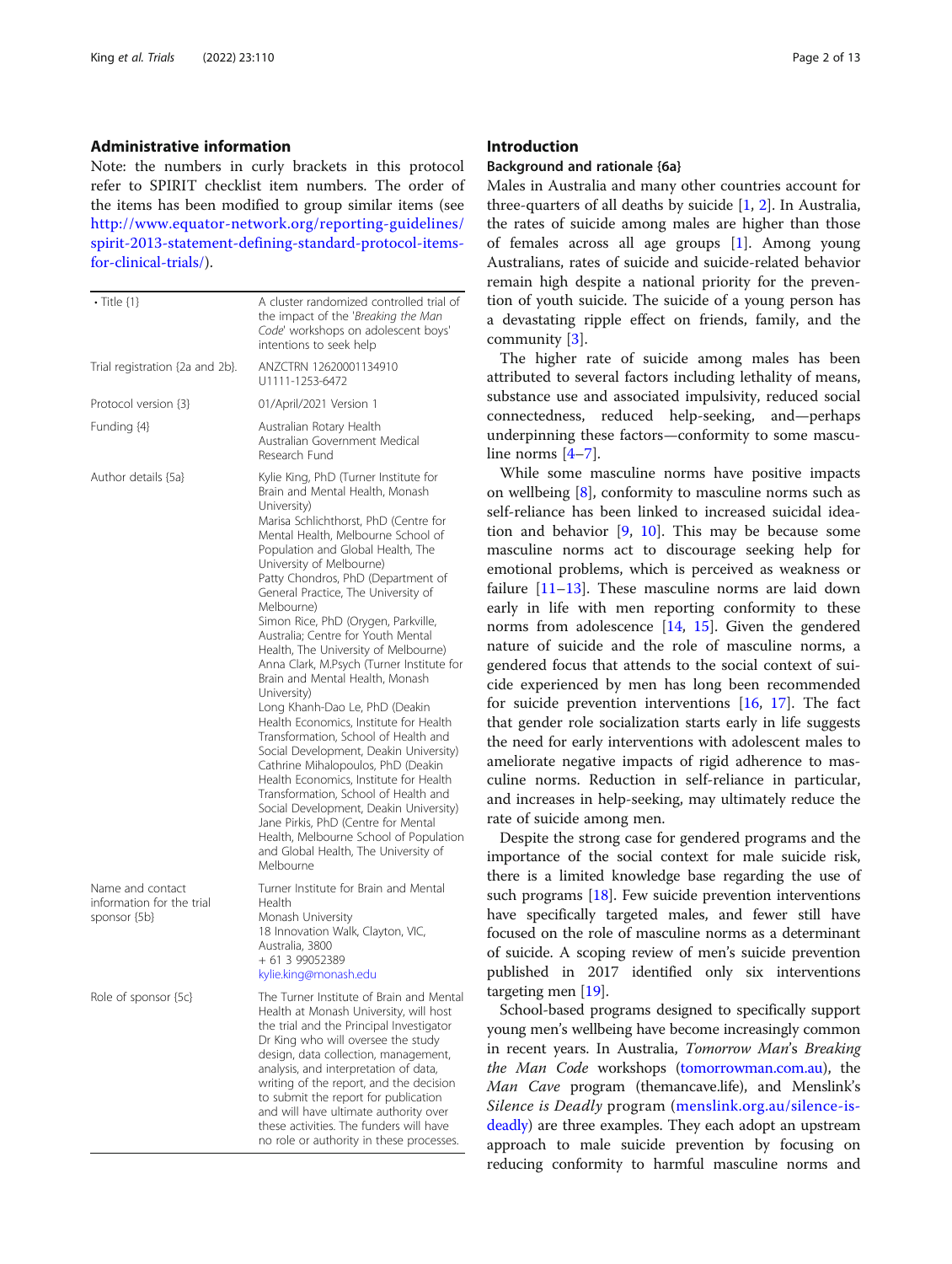increasing help-seeking. However, the evidence base for the effectiveness of gendered school-based programs to bring about these and other positive impacts for young men is lacking. A systematic review of young men's wellbeing programs by Gwyther and colleagues, published in 2019, found 40 studies [\[20\]](#page-12-0). Of which, only four of these addressed harmful aspects of masculinity to bring about positive changes for young men (labeled "gender transformative"), and a further 10 tailored content to young men, but did not explicitly address conformity to harmful masculine norms ("gender sensitive"). Each of these interventions reported some positive impacts but no changes in any variables related to masculinity. The review concluded with overall support for the effectiveness of programs for boys and young men, particularly via gendered interventions and school-based environments. However, it cautioned that many programs remain unevaluated and that there is a need to determine which approaches work best. Another recent review by Calear and colleagues explored psychosocial interventions for youth suicide [[21](#page-12-0)]. This review identified 28 trials and found that just over half of the programs had an impact on reducing suicidal ideation, suicide attempts, or self-harm. However, none of the trials focused exclusively on young males or attended to masculine norms. The authors concluded that further research is needed to strengthen the evidence base for youth suicide prevention interventions. Like Gwyther and colleagues, Calear and colleagues highlighted the potential for school-based programs. Recently, Calear and colleagues have published the findings of their trial of the Silence is Deadly program, an upstream public health intervention for increasing help-seeking intentions for mental disorders and suicide for adolescent males. This gender transformative program was found to significantly increase help-seeking intentions from friends [\[22\]](#page-12-0).

In summary, school-based gender-transformative programs are showing some promise as an upstream approach to male suicide prevention; however, more research is needed to confirm impacts for participants and understand more about the process by which impacts are achieved.

This trial seeks to address current knowledge gaps in the potential for school-based gender-transformative programs to have a positive impact on the help-seeking intentions of adolescent boys. Between 2017 and 2021, Tomorrow Man has delivered over 750 Breaking the Man Code workshops that challenge and transform harmful masculinities with Australian adolescent males with a view to ultimately reducing their suicide risk around Australia. However, these workshops have not been formally evaluated in terms of their impact on participants. Findings about the impact of the workshops will provide lessons for suicide prevention programs that focus on transforming potentially harmful masculine norms to bring about positive mental health outcomes for young males.

This trial aims to determine the impact of Breaking the Man Code workshops on adolescent boys.

#### Objectives {7}

The objective of the trial is to determine the impact of the Breaking the Man Code workshops on adolescent boys' (in year 10, 11, or 12) intentions to seek help for a personal emotional problem, conformity to masculine norms, depression risk, perceived social support, and quality of life.

#### Trial design {8}

This study is a stratified cluster randomized controlled trial with two parallel groups. Schools will be randomized to the intervention group and waitlist control group with a 1:1 allocation stratified by location of the schools (rural or urban), state (Victoria, NSW, or WA), and mode of workshop delivery (face-to-face or online),

#### Methods: participants, interventions, and outcomes

The trial methods are reported using the SPIRIT reporting guidelines as shown in the checklist [\[23](#page-12-0)].

#### Study setting {9}

The trial will be conducted within secondary schools in Australia in New South Wales, Victoria, and Western Australia. Recruitment of schools began in late 2020. These three states were chosen as they are the states of Australia where Tomorrow Man undertakes most of their work. There will be a mix of rural, urban, private, and public schools. All schools in these three states who receive a Breaking the Man Code workshop within the trial period are eligible to take part (subject to relevant ethics approvals) and will be invited to participate. Recruitment of students into the study began in the second school term of 2021 (April). Data collection will occur in the 2021 and 2022 school years.

#### Eligibility criteria {10}

Eligible participants will be male senior secondary school students in year 10, 11, or 12 who are enrolled to take part in a Breaking the Man Code workshop in 2021 or 2022 within their school and have parental/guardian informed consent.

School inclusion:

1. Request a Breaking the Man Code workshop for their year 10, 11, or 12 males in 2021 or 2022.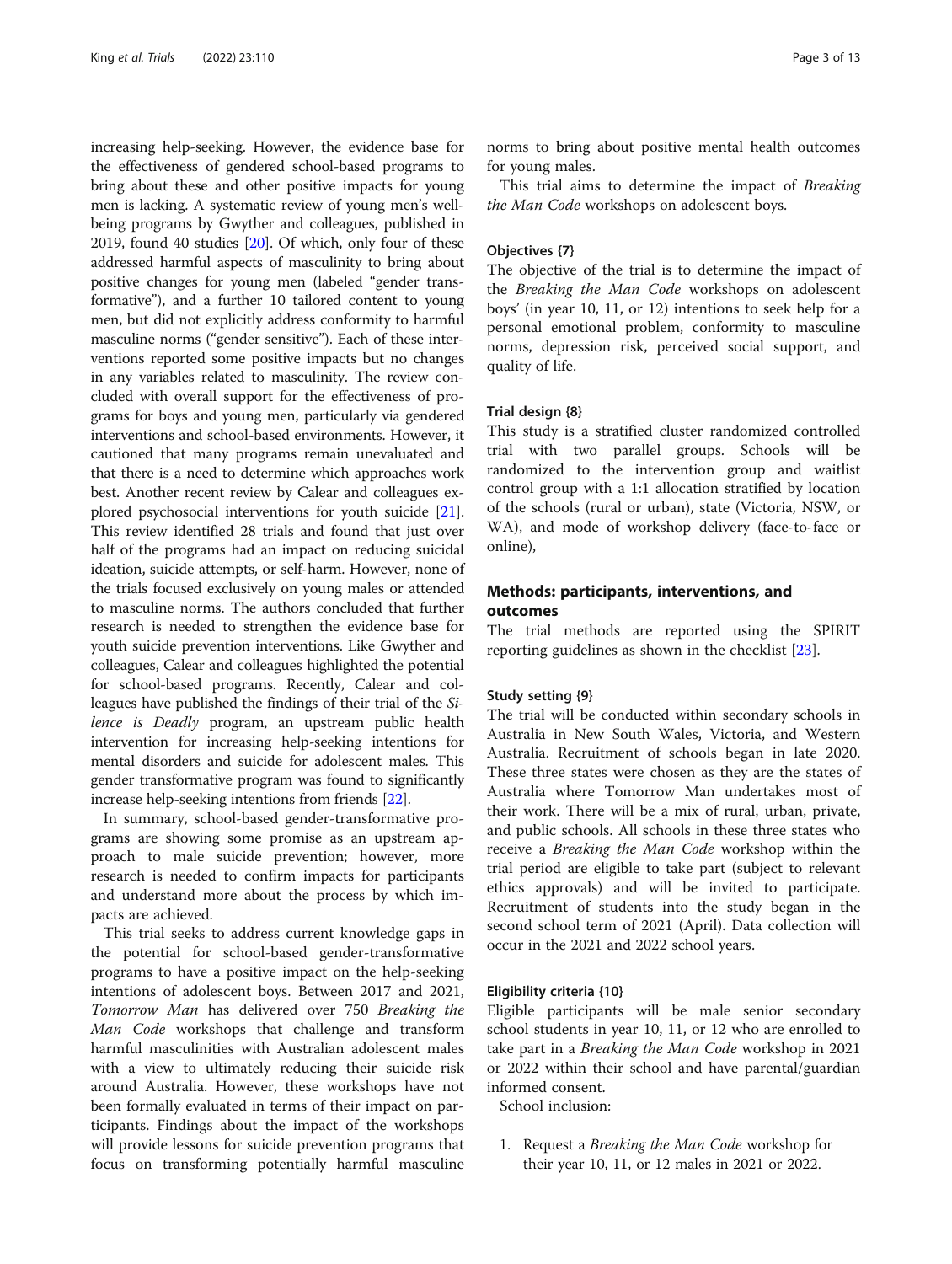- 2. Agree to schedule the workshop within either the intervention period or the waitlist period (after the trial is complete) as instructed by the researchers.
- 3. Agree to distribute study information to parents of boys enrolled in the workshop and to allocate two class times, 6–8 weeks apart, for students to complete the baseline and follow-up questionnaire.

#### Student inclusion:

- 1. Student within a participating school in years 10, 11, or 12
- 2. Self-identified male
- 3. Enrolled to take part in a Breaking the Man Code workshop
- 4. Parent has provided consent for them to take part in the trial

There are no exclusion criteria.

#### Who will take informed consent? {26a}

The principals of participating schools will provide consent for school participation. Parental (or guardian) consent will be sought in all schools. The method of parental consent will be determined in collaboration with each school. To maximize response, the method will ideally be the same method of consent that each school uses for their other student activities (such as excursions and incursions). This will likely involve using school digital platforms (such as [Daymap.net](http://daymap.net)) or sending emails to parents with links to online consent procedures. Hard copies of study information and consent forms can be sent home with students, for return to the researchers in a provided prepaid envelope, for those without online access. Parents or guardians will be asked to provide their son's school name and school email address which will be used by an independent data management company (Logicly) to provide students with the Plain Language Statement, consent form, and a link to the online survey once parental consent is received. Students whose parents have consented to their participation will be asked for their informed assent online within the allocated class time at school after reading the Plain Language Statement.

# Additional consent provisions for collection and use of participant data and biological specimens {26b}

Not applicable, no biological specimens collected.

#### Interventions

#### Explanation for the choice of comparators {6b}

The trial will compare participants who receive the Breaking the Man Code workshop within their school with those who are waitlisted to receive the workshop and receive only their usual school curriculum. These conditions were chosen so that no school would be denied the opportunity to receive the intervention, as both groups will have shown an interest in receiving the workshops. It is expected that the two groups of schools (intervention and waitlist) will be similar given that they are taken from the same population (schools requesting a workshop).

#### Intervention description {11a}

The intervention group will receive the Breaking the Man Code workshop. This workshop will be delivered in class time at school by a Tomorrow Man trained facilitator. The workshops are delivered over 2 h in a face-to-face or an online format (i.e., via a video meeting platform) to groups of 30–35 male students. Prior to the COVID-19 pandemic, workshops were delivered face-toface only. In response to the pandemic, and associated lockdowns and travel restrictions, the online mode was developed in 2020 during the design phase of the trial. The workshop content is similar in both delivery modes, with small adjustments. The mode of delivering is now generally chosen based on school preference, facilitator availability (particularly when the facilitator is required to travel to rural areas), and, where relevant, COVID restrictions. One facilitator usually provides all the workshops within one school, with up to six facilitators delivering the workshops across schools nationally. The average number of workshops per school is three, with an average of 33 students per workshop.

The interactive Breaking the Man Code workshops facilitate honest and authentic conversations with year 10, 11, and 12 male students, in order to define a masculinity that "generates purpose, pride, and health for the men of today and tomorrow." The workshops aim to develop protective factors such as positive attitudes towards help-seeking, emotional expressiveness, and social support. The workshop involves discussion about the stereotypes of what it means to be a man in Australia today, and the impacts that these can have on men's mental health. It explores the (unwritten) rules that exist for men on how to behave (the "man code") and investigates why men and boys feel obliged to live up to these expectations and stereotypes. The workshop then unpacks the impact of the "man code" on boys and men and allows boys to share their experience living with the stereotypes while encouraging them to question norms and redefine their own rules.

#### Criteria for discontinuing or modifying allocated interventions {11b}

There will be no modification to the interventions. Schools and participating students will be free to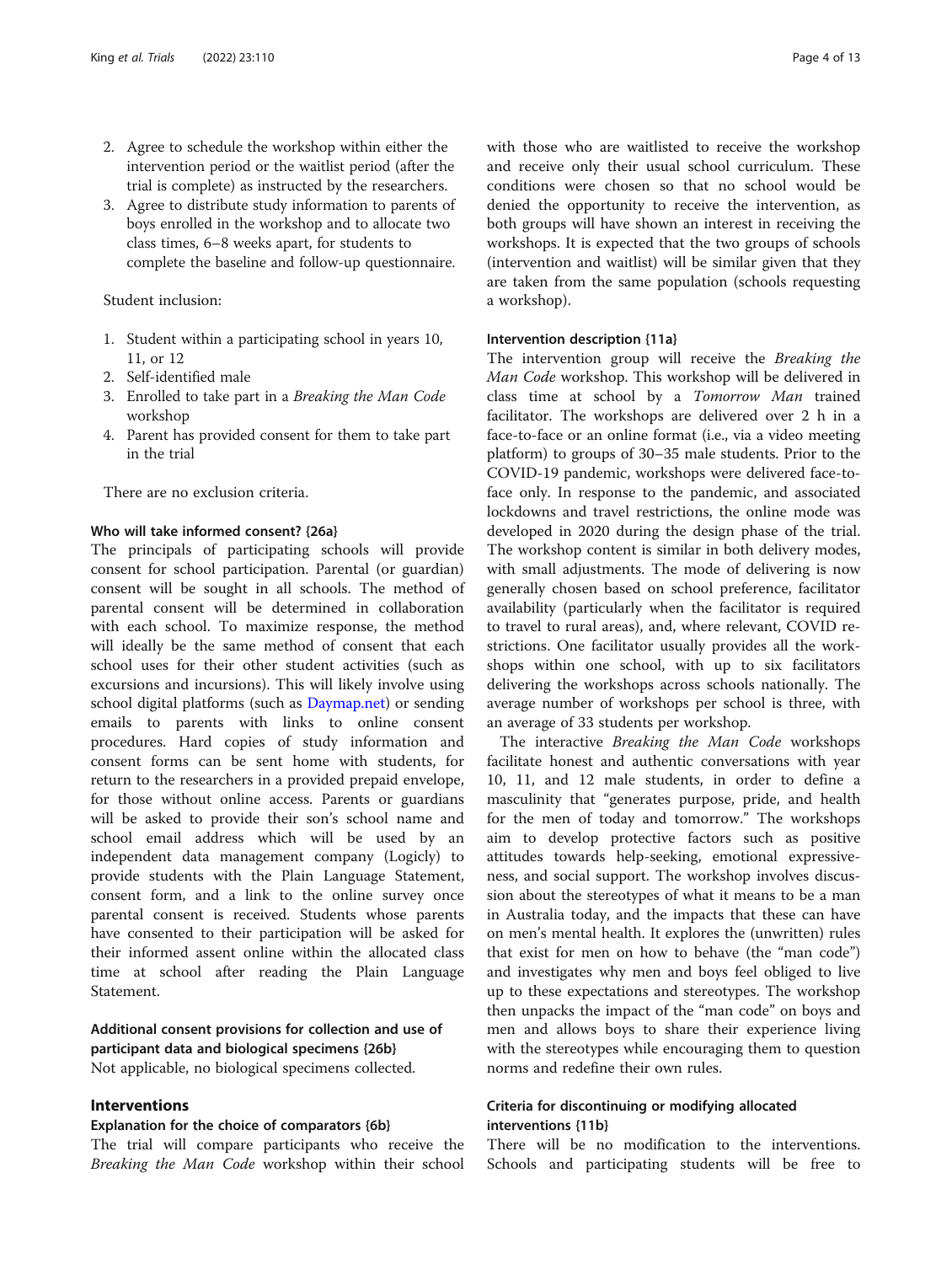withdraw from the trial at any point. This will not impact on their involvement in the workshop. Students who choose not to take part in, or complete, the trial will still be able to take part in the workshop. Facilitators will monitor students for signs of distress during the workshop and the decision to withdraw students from the workshop will be made collaboratively between the facilitators and the schools. The researchers will not be involved in this process.

#### Strategies to improve adherence to interventions {11c}

All students who complete the baseline questionnaire will be invited to complete the follow-up questionnaire, regardless of whether or not they attend the workshop (e.g., due to illness). Logicly (the independent data manager sub-contractor) will monitor parental consent, student assent, and student survey completion rates per school while maintaining allocation blinding and will report this to the researchers weekly. An Advisory Group, comprising experts in men's and youth mental health, and a Consumer Reference Panel, comprising young males who have previously received the workshop, are supporting the trial. These groups will provide advice regarding strategies to improve participant adherence.

#### Relevant concomitant care permitted or prohibited during the trial {11d}

There are no restrictions on concomitant care.

#### Provisions for post-trial care {30}

Any participants who suffer harm, such as psychological distress, from the trial will be supported by their school's welfare processes.

#### Outcomes {12}

#### Primary outcome

Difference between the intervention and waitlist control groups at follow-up in the mean change in intentions to seek help as measured by an adapted version of the General Help Seeking Questionnaire (GHSQ) [\[24\]](#page-12-0) at 8 weeks post-baseline.

#### Secondary outcomes

Difference between the two study groups at 8 weeks post-baseline in:

- 1. Mean change in conformity to masculine norms as measured by the Conformity to Masculine Norms Inventory (CMNI-22) [\[25\]](#page-12-0).
- 2. Mean change in depression risk as measured by the Male Depression Risk Scale Short Form [[26](#page-12-0)].
- 3. Mean change in perceived social support as measured by the Modified Medical Outcomes Study

Social Support Survey (MOS-SS) Emotional/ Informational support subscale [\[27\]](#page-12-0)

4. Mean change in quality of life as measured by the Child Health Utility Instrument (CHU-9D) [[28](#page-12-0)]

#### Economic outcomes

The economic outcome of the intervention will be determined in comparison to the waitlist control group from a health care perspective and a partial societal perspective. The CHU-9D data will also enable the calculation of quality-adjusted life years (QALYs) that will be used in a cost-utility analysis. Key costs and their measure(s) include (i) intervention costs, (ii) parents' productivity losses (based on the number of days their son is absent from school), and (iii) health care service costs during the trial follow-up period (collected using a modified Resource Utilization Questionnaire (RUQ) [[29](#page-12-0)]).

#### Participant timeline {13}

The participant timeline is shown in Fig. [1](#page-5-0).

From the end of 2020 and throughout 2021 and 2022, as schools contact Tomorrow Man to book in workshops for the following year, Tomorrow Man will undertake a school eligibility check with interested schools (i.e., to ensure it meets the trial inclusion criteria). Contact details of eligible schools will be forwarded to the researchers who will provide schools with information about the trial and ask school principals to give their consent for the schools to take part. The researchers will randomize the school to the intervention or waitlist group.

All schools will then be sent a Plain Language Statement and parental consent form for all parents of eligible students. Schools will distribute this information to parents, who will be asked to provide consent for their son's participation. Students whose parents have consented will receive an email informing them that their parents have consented to their participation in the trial and that shortly they too will receive further information. This email will allow checks for "bouncebacks" and confirm any email errors with parents prior to student participation.

For schools in the intervention group, soon after randomization, schools will schedule a class time for all the male students who are enrolled to take part in the workshop. This class time will be within the 2 weeks prior to the workshop. The school will advise the researchers of this class time and the researchers will direct Logicly to send a second email to students with parental consent. The email will contain a link to the Plain Language Statement, assent form, and baseline questionnaire. The school staff member will activate the baseline questionnaire within the class time using a link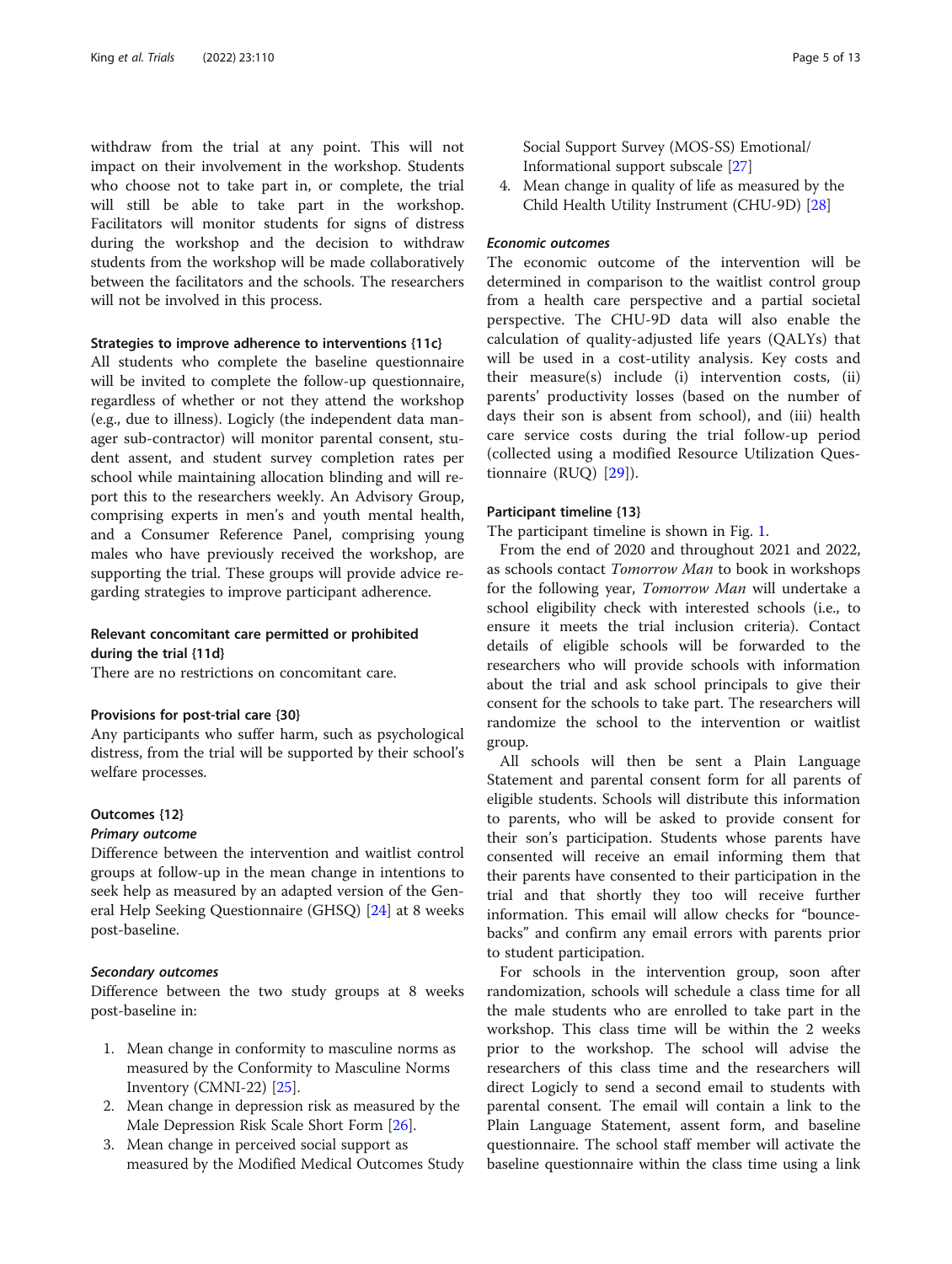<span id="page-5-0"></span>

|                                                                           |                                                                                                       | School enrolment | Allocation  | Parental consent | enrolment and<br>Participant<br>baseline | Intervention | Follow-up and close<br>out | Waitlist workshop |  |  |
|---------------------------------------------------------------------------|-------------------------------------------------------------------------------------------------------|------------------|-------------|------------------|------------------------------------------|--------------|----------------------------|-------------------|--|--|
|                                                                           | TIMEPOINT (state unit)*                                                                               | $-t1$            | $-t1$       | $-t1$            | t1                                       | t2           | t3                         | t4                |  |  |
|                                                                           | <b>ENROLMENT:</b>                                                                                     |                  |             |                  |                                          |              |                            |                   |  |  |
|                                                                           | Eligibility screen                                                                                    | $\mathbf X$      |             |                  |                                          |              |                            |                   |  |  |
|                                                                           | Informed consent                                                                                      |                  |             | $\mathbf X$      | $\mathbf X$                              |              |                            |                   |  |  |
|                                                                           | Allocation                                                                                            |                  | $\mathbf X$ |                  |                                          |              |                            |                   |  |  |
|                                                                           | <b>INTERVENTIONS:</b>                                                                                 |                  |             |                  |                                          |              |                            |                   |  |  |
|                                                                           | Intervention A (workshop)                                                                             |                  |             |                  | $\mathbf X$                              | $\mathbf X$  | $\mathbf X$                |                   |  |  |
|                                                                           | Intervention B<br>(usual curriculum)                                                                  |                  |             |                  | $\mathbf X$                              |              | $\mathbf X$                | $\mathbf X$       |  |  |
|                                                                           | <b>ASSESSMENTS:</b>                                                                                   |                  |             |                  |                                          |              |                            |                   |  |  |
|                                                                           | Intentions to seek help(23)                                                                           |                  |             |                  | $\mathbf X$                              |              | $\mathbf X$                |                   |  |  |
|                                                                           | Conformity to masculine norms (24)                                                                    |                  |             |                  | $\mathbf X$                              |              | $\mathbf X$                |                   |  |  |
|                                                                           | Depression risk (25)                                                                                  |                  |             |                  | $\mathbf X$                              |              | $\mathbf X$                |                   |  |  |
|                                                                           | Perceived social support (30)                                                                         |                  |             |                  | $\mathbf X$                              |              | $\mathbf X$                |                   |  |  |
|                                                                           | Quality of life (28)                                                                                  |                  |             |                  | $\mathbf X$                              |              | $\mathbf X$                |                   |  |  |
|                                                                           | Health services use (31)                                                                              |                  |             |                  | $\mathbf X$                              |              | $\mathbf X$                |                   |  |  |
|                                                                           | *-t1 = any time prior to t1, t1 = within the 2 weeks before t2, t3 = 2-6 weeks post t2, t4 = any time |                  |             |                  |                                          |              |                            |                   |  |  |
| after t3.<br>Fig. 1 Schedule of enrolment, interventions, and assessments |                                                                                                       |                  |             |                  |                                          |              |                            |                   |  |  |

provided to them by Logicly. After reading the Plain Language Statement and providing their assent, the students will have access to complete the online survey which will take about 20 min. Intervention group schools will then receive the workshop within the following 2 weeks. Schools will be asked to schedule a second-class time with students 4 to 6 weeks after students received the workshop to administer the follow-up questionnaire. Prior to this class, students who completed the baseline questionnaire will receive an email containing a link to the deactivated online follow-up questionnaire. Within the class time, a staff member will direct students to the email, if they have received it. The staff member will activate the follow-up questionnaire and the students will complete it

For schools in the waitlist group, soon after randomization, the schools will schedule a class time for all the male students who are enrolled to take part in the workshop. The school will advise the researchers of this class time and the researchers will direct Logicly to send an email to students with parental consent containing a link to the Plain Language Statement, assent form, and baseline questionnaire. The school staff member will activate the baseline questionnaire within the class time using a link provided to them by Logicly. After reading the Plain Language Statement and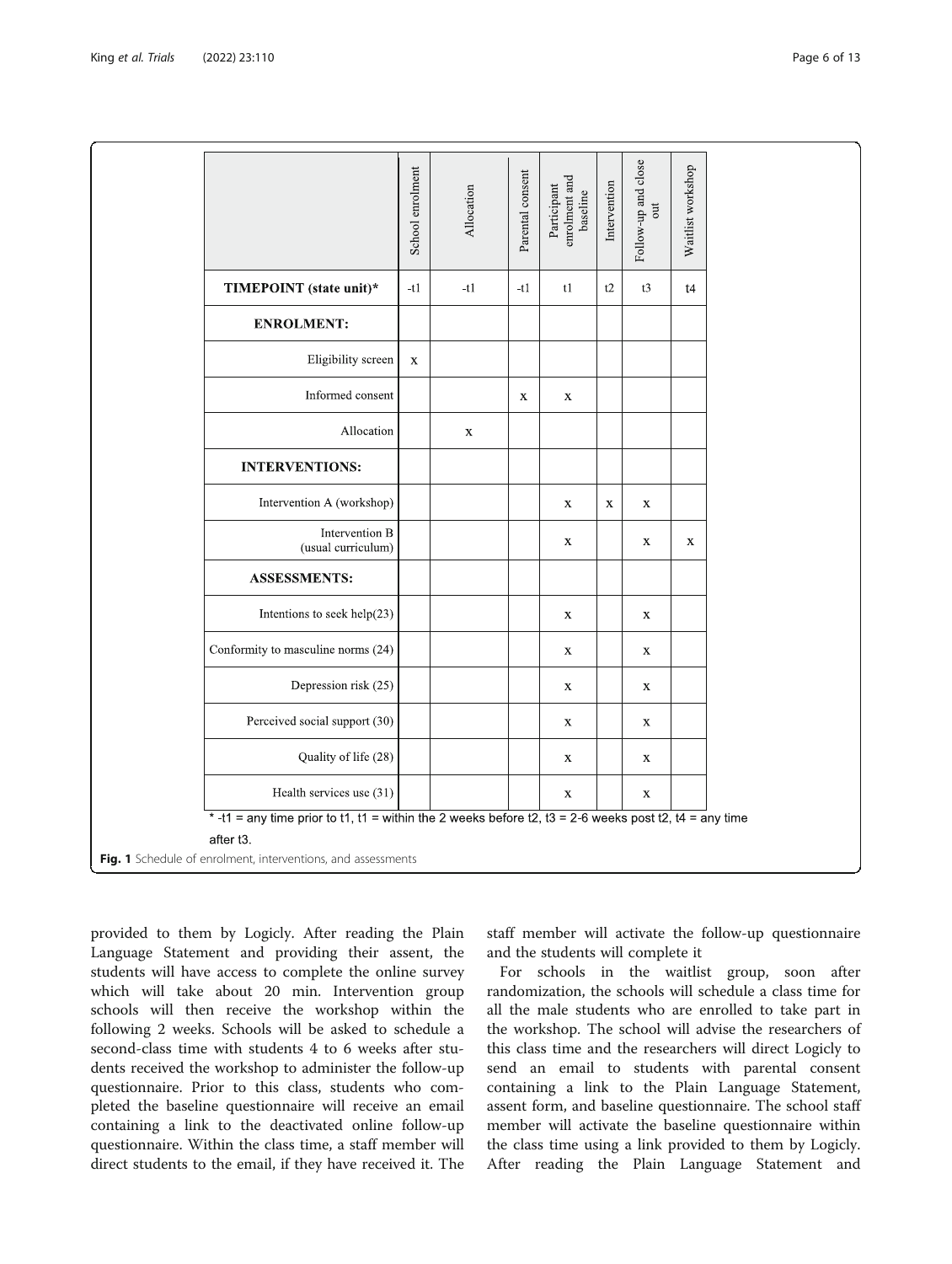providing their assent, the students will have access to complete the online survey which will take about 20 min. The schools will then provide school as usual for the students over the following weeks. Schools will be asked to schedule a second class time for students to complete the follow-up questionnaire 6 to 8 weeks after the baseline questionnaire. The staff member will activate the questionnaire and the students will complete it. They will receive the workshop after the second survey has been completed by the students.

In either group, if a student has completed the baseline questionnaire, but cannot locate the email for the follow-up questionnaire, then an automated process will enable the teacher to provide the student email to Logicly who will resend the email.

If schools or individual participants withdraw from the trial at any time (prior to baseline or follow-up questionnaire assessment), the data provided by participants up to that point will be included in the trial.

#### Sample size {14}

For 90% power and a two-sided 5% significance level, a sample of 1000 participants across 40 schools (a minimum of 25 students on average per school) will be required to detect a standardized effect size of 0.3 in mean change in GHSQ score between the study groups. This is equivalent to a 3-point difference in mean GHSQ score between the study groups (standard deviation of 10), which was found in the recent Man Up trial with adult men [\[30](#page-12-0)]. Sample size accounts for the correlation of outcomes within schools of 0.03 [[31](#page-12-0)] and assumes 20% attrition at follow-up of students and allows for the potential loss of two schools over the period of the study.

#### Recruitment {15}

Five school terms (terms 2, 3, and 4 in 2021 and terms 2, 3, and 4 in 2022) have been provided for data collection from the students. The desired sample size of 1000 participants across 40 schools is feasible within Tomorrow Man's forecast of approximately 5000 male student participants in 150 workshops across Australia in the study period.

#### Assignment of interventions: allocation Sequence generation {16a}

Schools will be randomized in a 1:1 ratio to the intervention or control group using an allocation sequence stratified by location of the schools (rural or urban), state (Victoria, NSW, or WA), and mode of workshop delivery (face-to-face or online), generated using a biased-coin algorithm [\[32](#page-12-0)]. The imbalance tolerance for the biased-coin algorithm will not be disclosed

until all the schools have been randomized to ensure concealment.

#### Concealment mechanism {16b}

Tomorrow Man will invite schools to the trial and then will pass the details of interested schools onto one of the researchers. This researcher will obtain school consent and will collect details including school location, state, and mode of workshop delivery. The researcher will then pass this deidentified information to the trial statistician who will randomly allocate each school to either the intervention or the waitlist group. The statistician will advise the researcher of the allocation who will then re-identify the school. The rest of the research team, including the statistician, will remain blinded to the identity of schools until data analysis is complete. Tomorrow Man workshop facilitators will be delivering workshops throughout the year to schools that are participating in the trial, as well as to schools that are not participating. Tomorrow Man will not tell facilitators which schools are participating. Parents and students in schools in each group will not be aware of the presence of the alternative group and will not be informed that their participation is to evaluate the Breaking the Man Code workshops. They will be told that the study is about male student wellbeing.

#### Implementation {16c}

Online questionnaire data collection will be undertaken by Logicly (the data management subcontractor) who will use a purpose-built online platform for the survey. They will generate unique URLs for each participant based on their email address, so that participant responses can be connected across the two questionnaires. At the end of the trial, Logicly will provide the questionnaire data to the researchers in a deidentified, blinded format. Unblinding of the groups will occur after data analysis.

#### Assignment of interventions: blinding Who will be blinded {17a}

The students participating in the trial, the workshop facilitators, the statistician, and the researchers not involved in randomization will be blinded to the names and allocation of schools. Schools will know their allocation based on the timing of the workshop relative to the questionnaires but will be asked not to inform students or workshop facilitators. Tomorrow Man workshop facilitators will be blinded, as they will not know which schools are participating in the trial.

#### Procedure for unblinding if needed {17b}

If a school or participant withdraws from the trial, unblinding will be required to ensure that participants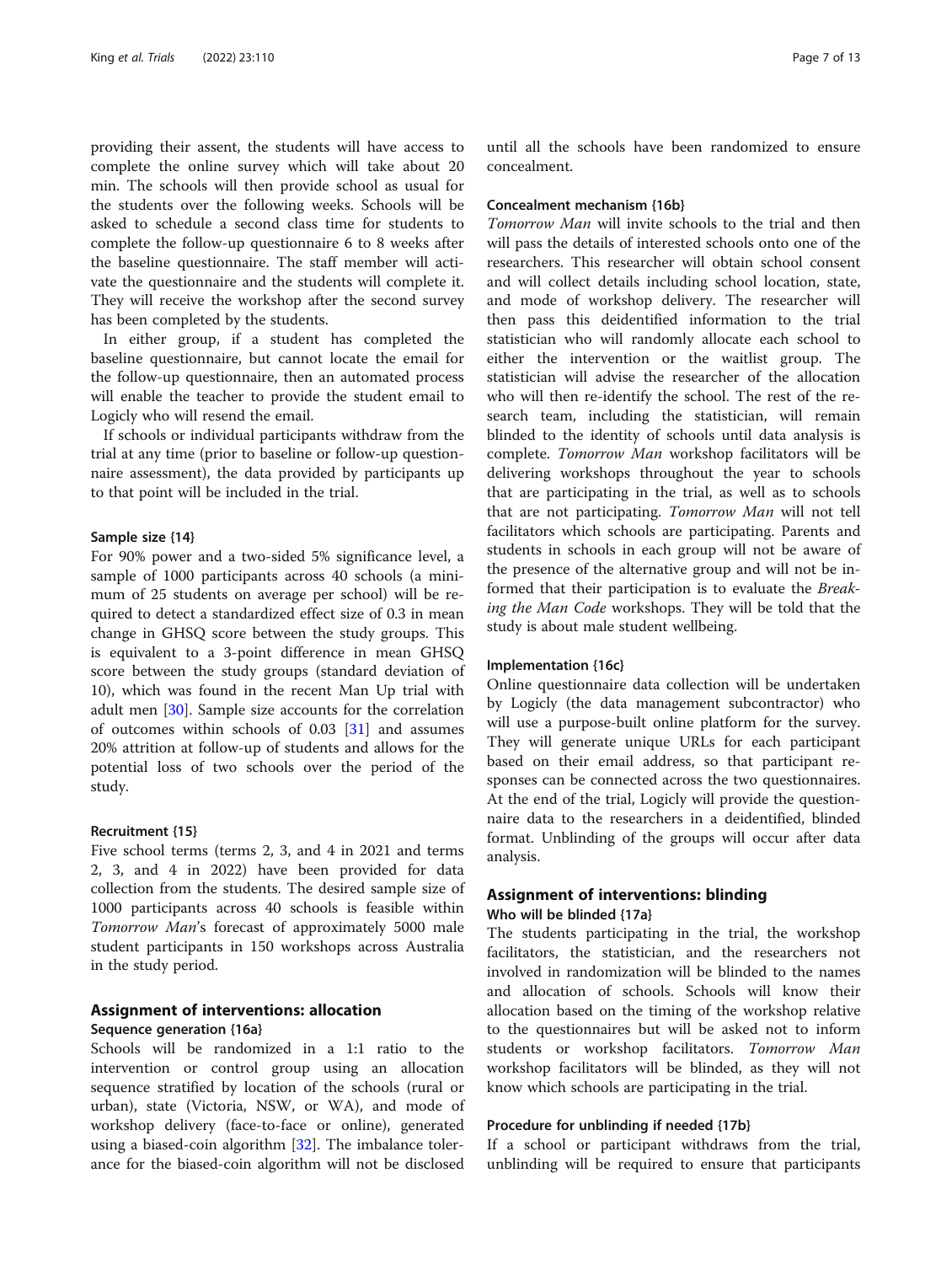are not contacted for the next stage of the trial (e.g., the baseline or follow-up questionnaire). Schools will advise the researchers who will then advise Logicly. Participants can notify the researchers via the trial email address (that is monitored by the researcher who was involved in randomization) provided on the Plain Language Statement. The researchers will seek to determine the reason for school or participant withdrawal.

#### Data collection and management

#### Plans for assessment and collection of outcomes {18a}

Outcome measures will be collected from students at baseline after randomization of schools. For the intervention group, data will be collected at baseline within 2 weeks of the intervention being delivered. The follow-up questionnaire will be administered 4–6 weeks after the workshop. For the waitlist control group, baseline and follow-up data collection will occur 6–8 weeks apart before the workshop is delivered.

For both groups, the baseline and follow-up questionnaires will be administered online within an allocated class time. The baseline questionnaire will include demographic questions and the measures related to the primary, secondary, and economic outcomes that are described below. The follow-up questionnaire will be a repeat of the baseline questionnaire, minus the demographic questions, with the addition of some openended questions for the intervention group.

#### Demographic information

Five demographic questions will be asked: age (in years); gender (male, transgender male, non-binary/gender diverse, don't know, prefer not to say, or participant described); sexual orientation (gay or homosexual, straight or heterosexual, bisexual, something else, do not know, prefer not to say); language mainly spoken at home (English, Italian, Greek, Cantonese, Arabic, Mandarin, Vietnamese, other (specify)); and Aboriginal or Torres Strait Islander status (No, Aboriginal, Torres Strait Islander, both).

#### Primary outcome

Intentions to seek help for a personal or emotional problem will be measured by the General Help-seeking Questionnaire (GHSQ) [\[24](#page-12-0)]. The GHSQ has been found to be reliable and valid and to be a suitable measure of help-seeking intentions in a range of contexts, and the scale can be modified to add extra response items. The GHSQ asks participants: "If you were having a personal or emotional problem, how likely is it that you would seek help from the following people or services?" Response options include an intimate partner, friend, or doctor. Participants respond on a 7-point Likert scale (1 = extremely unlikely to 7 = extremely likely). The following additional response options will be included: online health chat rooms, online searches for health information, social media, and someone at school. The final score is the sum of responses to the 10 items (range 10–70), where higher scores indicate higher intentions to seek help.

#### Secondary outcomes

Conformity to norms of masculinity will be assessed via the Conformity to Masculine Norms Inventory (CMNI-22), and the 22-item scale will assess participants' conformity to 11 potentially harmful masculine norms: emotional control, risk-taking, violence, dominance, playboy, self-reliance, primacy of work, power over women, heterosexual presentation, physical toughness, and pursuit of status [[25\]](#page-12-0). Items are answered on a 4-point Likert scale  $(0 =$  strongly disagree to  $3 =$  strongly agree), with the sum of the item scores providing a range between 0 and 66, where higher scores indicate higher conformity to masculine norms. The CMNI-22 has been found to have good internal consistency, criterion validity, and test-retest reliability [\[25,](#page-12-0) [33\]](#page-12-0). Recently, this scale has been revised and updated to a 30-item version with improved psychometrics [\[34\]](#page-12-0). However, the 22-item scale will be used in this trial in the interest of brevity for adolescent participants and to allow comparison with data from the Ten to Men study (The Australian Longitudinal Study of Male Health being undertaken by the Australian Institute of Family Studies [https://tentomen.](https://tentomen.org.au) [org.au](https://tentomen.org.au)).

Depression risk will be assessed using a modified 7 item form of the 22-item Male Depression Risk Scale (MDRS-Short Form) [[26](#page-12-0)]. The paper reporting the properties of the modified short scale is under preparation (Hereen et al: Development and Validation of the MDRS Short Form for Clinical Use, in preparation). This 7-item scale has been chosen to capture the externalizing symptoms of depression common to males: emotional suppression, drug use, alcohol use, anger and aggression, somatic symptoms, and risk taking. Items are answered on a 5-point Likert scale  $(0 = none$  of the time to  $4 = all$ of the time), and the total score for depression risk is the sum of the 7 item scores, ranging between 0 and 28. Higher scores indicate a higher depression risk. The 22 item scale reports satisfactory psychometric properties and the 7-item scale correlates strongly with the larger scale and has good internal consistency and test-re-test reliability and excellent CFA model fit [\[35](#page-12-0), [36](#page-12-0)].

Perceived social support will be assessed using the emotional/informational subscale of the Medical Outcomes Study Social Support Survey (MOS-SS) [\[27](#page-12-0)]. This 8-item subscale asks participants about the kind of emotional and informational support available to them, such as someone: to turn to for suggestions about how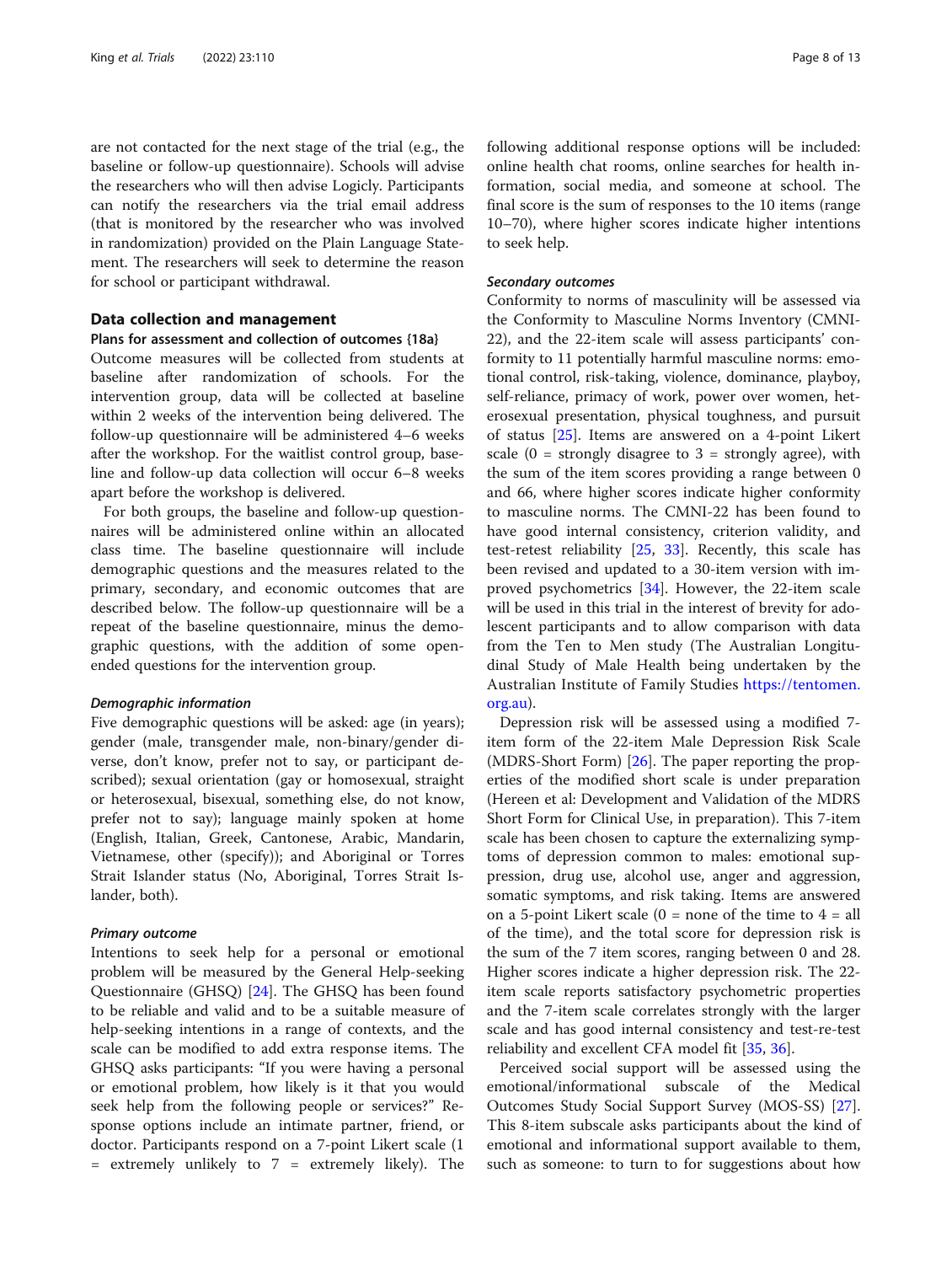to deal with a personal problem, who understands your problems, and to give you good advice about a crisis. The items are answered using a 5-point Likert scale  $(1 =$ none of the time to  $5 =$  all of the time). The sum of the item scores provides a total score ranging between 8 and 40 where higher scores reflect higher levels of perceived support. The scale has been found to have good psychometric properties among young non-clinical populations [[37](#page-12-0)].

Quality of life will be assessed using the Child Health Utility Instrument (CHU-9D) [[38\]](#page-12-0). This 9-item scale asks participants about their functioning today across domains of worry, sadness, pain, tiredness, annoyance, school, sleep, daily routine, and activities. The items are answered using a 5-point Likert scale  $(1 = I$  do not feel X today to  $5 = I$  feel very X today). The CHU9D has been recommended for measuring the quality of life in adolescent populations in Australia [\[39\]](#page-12-0).

#### Economic outcomes

The CHU9D will also be used to derive health state utility values by using the previously published value set, reflecting Australian adolescents' preferences, to derive quality-adjusted life years (QALYs) [\[40\]](#page-12-0).

Health service use will be assessed using a modified Resource Utilization Questionnaire (RUQ) [[29\]](#page-12-0). This 21-item questionnaire was developed to measure the health services and costs of health care. This questionnaire has been modified from the version used in the Young Minds Matter Survey to enable self-report by adolescents and will ask which health professionals participants have seen in the past 4 weeks for their mental health (number of the visits, location, and costs of visits), and medications taken for emotional or behavioral concerns in the past 4 weeks (type, dosage), and days of missed school [[28\]](#page-12-0). Resource use and unit costs will be combined to derive a total cost for each participant.

#### Participant's perception and impact of the intervention

In addition to these standardized measures, in the follow-up questionnaire, the intervention group will be asked a set of closed and open-ended questions regarding their perceptions of the workshop (What parts did you like the most/least? Did you change your attitudes or behaviors in any of the following ways?) and the impact of the workshop on their lives (Did the workshop change your ideas about what sort of man you'd like to be? Did the workshop change the way you talk with your mates/family about personal stuff?).

The questionnaires are available from the principal investigator.

#### Plans to promote participant retention and complete follow-up {18b}

The study Advisory Group, Consumer Reference Panel, and other researchers who are working in school-based research will be consulted with regarding strategies to enhance retention of schools and students in the trial. Research that ensures the quality and impact of the Breaking the Man Code workshops will likely be appealing to schools who receive the workshops. Schools will also be provided with a one-off payment of A\$800 after their involvement in the trial to compensate for the administrative burden. This payment will act to reduce any barriers to school participation. Students will not be incentivized or coerced to take part as it is the requirement of the ethics approvals. The Plain Language Statement will provide information to students about the benefits of participation.

#### Data management {19}

All data will be self-report and entered by students into a secure online questionnaire that will be managed by Logicly. The questionnaires will be online and programmed with a logic that minimizes missing data by alerting participants to unanswered questions and maximizes data quality (e.g., range checks for data values). At the end of the data collection period, all data will be provided in the deidentified form to the researchers. Data will be stored in accordance with Monash University data storage policies [[41\]](#page-12-0).

#### Confidentiality {27}

During the trial, the data will be stored by Logicly. Data will only be stored in electronic form and will be held securely on password-protected computers. Once data collection is finished, deidentified data will be provided to the researchers named on this protocol. Any hard copy printouts of data will be held in locked filing cabinets in locked offices. At the end of the project, deidentified coded quantitative data collected in the questionnaires will be uploaded to the Monash University Research Repository to be held for a maximum of 5 years after the last publication from the trial researchers. Individual questionnaire responses will be aggregated for analysis and reporting. No identifying information about schools or participants will be included when reporting findings from the trial.

## Plans for collection, laboratory evaluation, and storage of biological specimens for genetic or molecular analysis in this trial/future use {33}

Not applicable, no biological samples were collected.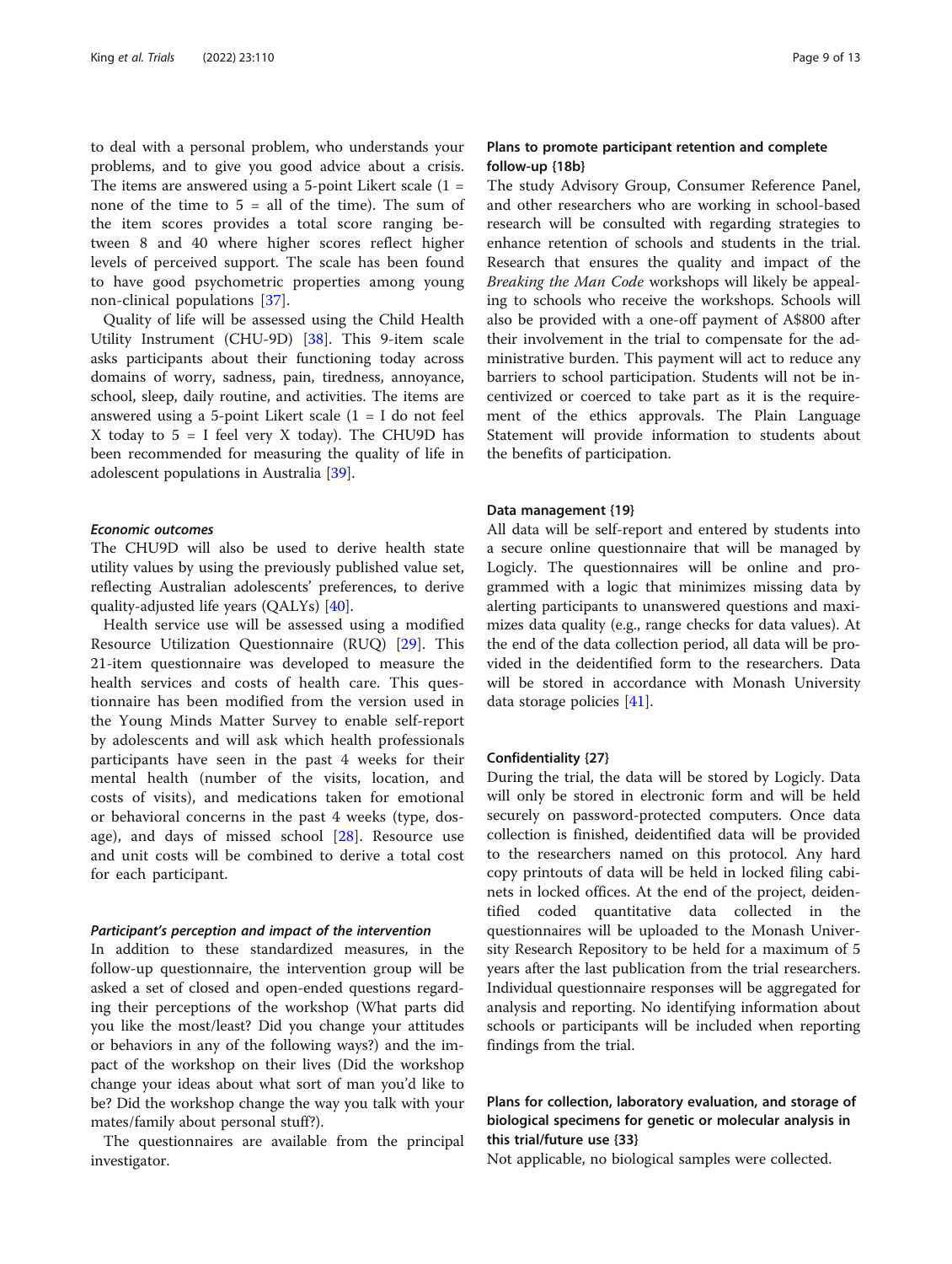#### Statistical methods

#### Statistical methods for primary and secondary outcomes {20a}

Descriptive statistics will be used to summarize school and participant characteristics between study groups. Analysis will use an intention to treat (ITT) approach, where participants will be analyzed in the study group to which they were randomized. Statistical analysis will be conducted using Stata Software 15 [\[42](#page-12-0)].

For the primary analysis, linear mixed effect models will be used to estimate the difference in mean change in GHSQ scores at follow-up between the study groups, with random effects for school and fixed effects for study group, baseline GHSQ scores, and stratification factors (location of the schools, state, and mode of workshop delivery). The estimated intervention effect will be reported as the difference in mean GHSQ scores between intervention and control groups, with 95% confidence interval and p-value. Similar analysis will be undertaken for secondary outcomes (conformity to masculine norms, depression risk, perceived social support, and quality of life).

#### Economic evaluation

Generalized linear models will be used to assess mean difference in costs and QALYs in the two study groups. For both groups, mean values of costs and QALYs will be reported, as well as mean differences between the groups. An incremental cost-effectiveness ratio (ICER) will be calculated as the difference in average cost between the groups, divided by the difference in average QALYs. Uncertainty in the data will be handled by using nonparametric bootstrapping from the distribution of the observed cost/QALY pairs (e.g., 1000 simulated replications) to determine confidence intervals (CIs) and presented in a cost-effectiveness plane along with a costeffectiveness acceptability curve.

#### Participant's perception and impact of the intervention

Descriptive statistics and inductive thematic analysis will be used to analyze responses to the closed and openended questions about participants' perceptions and the impact of the workshop.

#### Interim analyses {21b}

No interim analysis will be conducted.

#### Methods for additional analyses (e.g., subgroup analyses) {20b}

Secondary analyses will adjust for pre-specified baseline variables in the regression models for primary and secondary outcomes. Exploratory analyses will include examining for effect modification on the outcomes between rural vs urban location of the schools, mode of workshop delivery, age, language spoken at home, gender, sexual orientation, and Aboriginal or Torres Strait Islander status.

To explore the robustness of the cost-effectiveness results, sensitivity analyses will be carried out. Both complete case analysis and intention to treat analysis will be conducted. The parameters including intervention costs or intervention pathway or proportion of adolescent males who receive the intervention will be varied in the sensitivity analysis.

#### Methods in analysis to handle protocol non-adherence and any statistical methods to handle missing data {20c}

Non-compliance to the assigned intervention on the estimated intervention effect will be investigated using complier average causal effect (CACE) analysis for the primary and secondary outcomes [\[43\]](#page-12-0).

Appropriate methods for handling the missing data will be informed by a blinded review of the data. Information on reasons for not completing the surveys and/or workshops (e.g., absent on the day, did not assent) will be collected for the students whose parents consent to the trial. Information will also be collected on the number of students who attended the workshops from Tomorrow Man. Sensitivity analyses using a pattern-mixture model will be used to assess the robustness of the missing data assumption for the primary outcome.

A statistical analysis plan detailing the additional analyses, including CACE analysis, approach for handling missing data, and sensitivity analyses, will be made available prior to the statistical analysis of the primary outcome.

#### Plans to give access to the full protocol, participant-level data, and statistical code {31c}

At the end of the project, deidentified coded quantitative data collected in the questionnaires will be uploaded to the Monash University Research Repository to be held for a maximum of 5 years after the last publication from the trial researchers. Qualitative responses will not be uploaded to this repository due to the potential to identify participants. Access to the data will be determined by the researchers on a case-by-case basis and only if there is a detailed research plan and relevant ethics approvals. The study protocol is available at the Australian New Zealand Clinical Trials Registry. The full protocol and statistical code will be available by contacting the principal investigator.

#### Oversight and monitoring

#### Composition of the coordinating center and trial steering committee {5d}

There is no formal committee for the coordination and oversight of this trial. The principal investigator will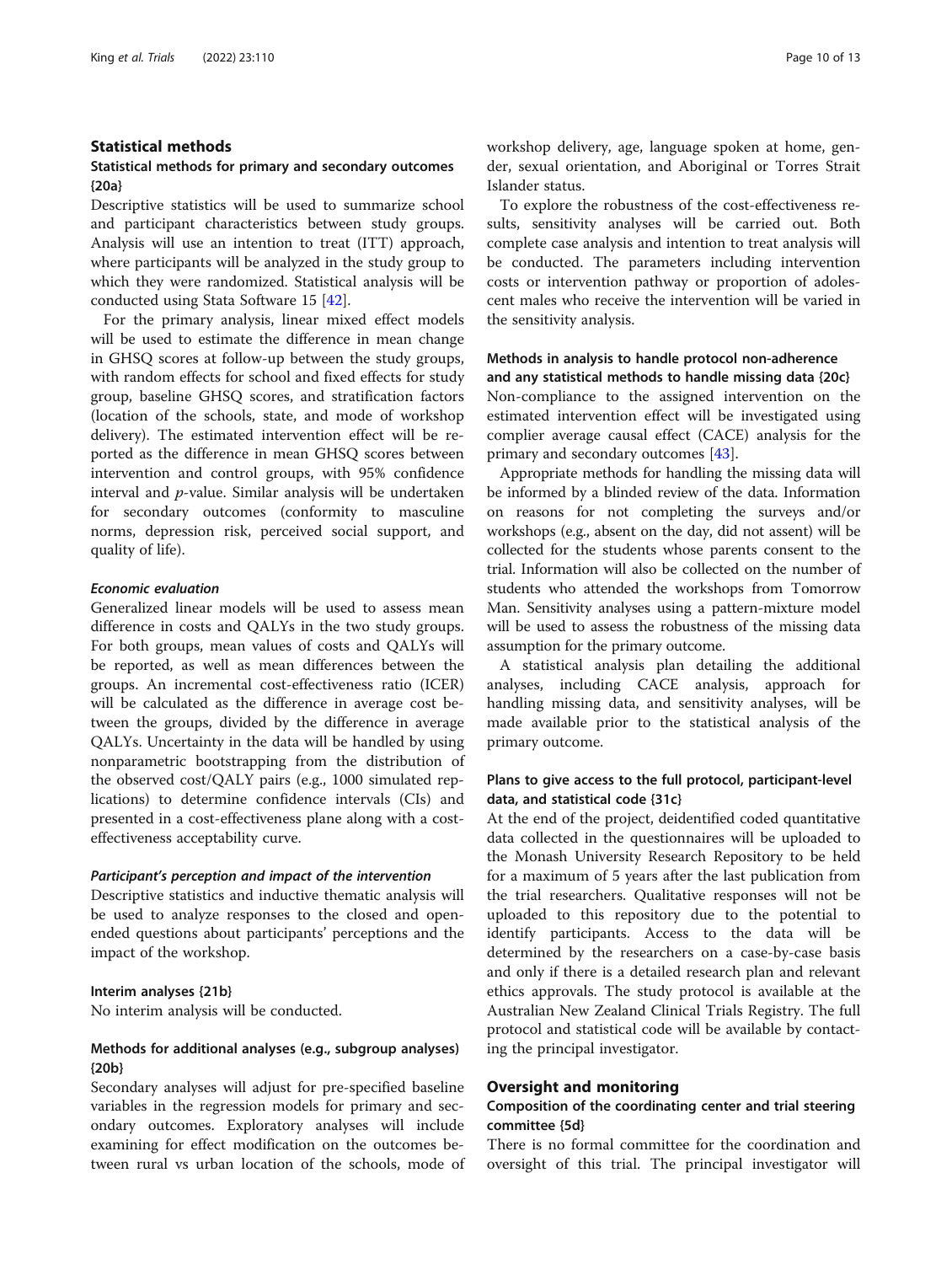oversee and coordinate all aspects of the trial and consult the Advisory Group at key decision points.

#### Composition of the data monitoring committee, its role, and reporting structure {21a}

There is no formal committee for the monitoring of data collected as part of this trial. Data monitoring will be undertaken by a researcher supervised by the trial biostatistician who will be removed from the daily activities of the trial. Questionnaire responses will be checked to determine any problems with the data collection instruments and any unforeseen negative impacts of participation.

#### Adverse event reporting and harms {22}

The potential risks of participation in this trial are minimal. The workshops are already being delivered in schools by Tomorrow Man. Tomorrow Man facilitators are experienced in working with adolescents and are also trained in suicide prevention skills. They support participants during the workshop and then provide comprehensive handover of students to school teachers and/or welfare officers at the end of each group workshop. Participation in the trial will require students to complete two questionnaires focused on help-seeking, masculinity, and factors that are protective against suicide. It is not anticipated that completion of the questionnaire will produce any risks for participants greater than inconvenience or mild discomfort. In this trial, an adverse event will be defined as a participant becoming significantly distressed as a consequence of their involvement in the trial. If any adverse events are detected in the monitoring of the data, such as open-ended responses that indicate significant participant distress, then the Monash University Human Ethics Committee will be notified and they will advise the researchers about action to address the event.

#### Frequency and plans for auditing trial conduct {23}

The principal investigator will meet at least fortnightly with researchers conducting the daily activities of the trial at the coordinating university to discuss and review trial progress, and at least monthly with the full investigator team. Any adverse events or issues in trial progress will be promptly communicated with the investigator team at these meetings or between meetings if necessary. The Advisory Group, comprising experts in male adolescent research and practice, will meet once per year for input into trial progress and will be contacted between meetings as needed. Progress to the trial funder will be reported annually. Any trial protocol amendments will be reported to the Australian and New Zealand Clinical Trials Registry (ANZCTR). No auditing will be undertaken.

#### Plans for communicating important protocol amendments to relevant parties (e.g., trial participants, ethical committees) {25}

Any amendments to the protocol will be provided to the Australian New Zealand Clinical Trials Registry and will also be communicated to trial researchers and Tomorrow Man.

#### Dissemination plans {31a}

Participating schools, students and parents, Tomorrow Man, and the funders will be provided with a summary of the findings of the trial. The findings will also be reported in journal articles and presented at scientific conferences and in public forums as requested.

#### **Discussion**

With a focus on improving intentions to seek help by addressing harmful masculine norms, the Breaking the Man Code workshops show great promise as a schoolbased upstream suicide prevention intervention. However, little is known about the effectiveness of interventions such as these for adolescent boys. This trial will fill a gap in the knowledge that is critically needed to inform future interventions with boys and men.

There are some methodological challenges that may be encountered and that may be further complicated by the COVID-19 pandemic. Firstly, schools have been burdened by a need to rapidly adapt to a changing environment. In 2020 in Australia, schools shifted to online learning for students during periods of lockdown. As such, schools may now feel unwilling to take on new activities, such as involvement in research, as they conserve staff energy and resources to manage any further potential upheavals. Parents may likewise be feeling weary of requests for further school-related activities. Consistent with this supposition, recruiting participants for the Consumer Reference Panel in 2020 was unsuccessful. Tomorrow Man also adapted the workshop to online delivery during the trial design phase, which introduced a new stratification factor to the trial.

Ethics approvals have been delayed as committees prioritize applications related to COVID-19. This delay meant that when contact with schools begun in October 2020, while ethics approval had been obtained from Monash University's Human Research Ethics Committee, Department of Education approvals, to undertake research in government schools was still underway. Therefore, only recruitment of independent schools, for whom further ethics approvals were not required, was possible. Approval from the Department of Education in New South Wales has since been received, and applications are underway for Western Australia and Victoria.

In order to mitigate against any potential challenges in working with schools due to COVID-19, the trial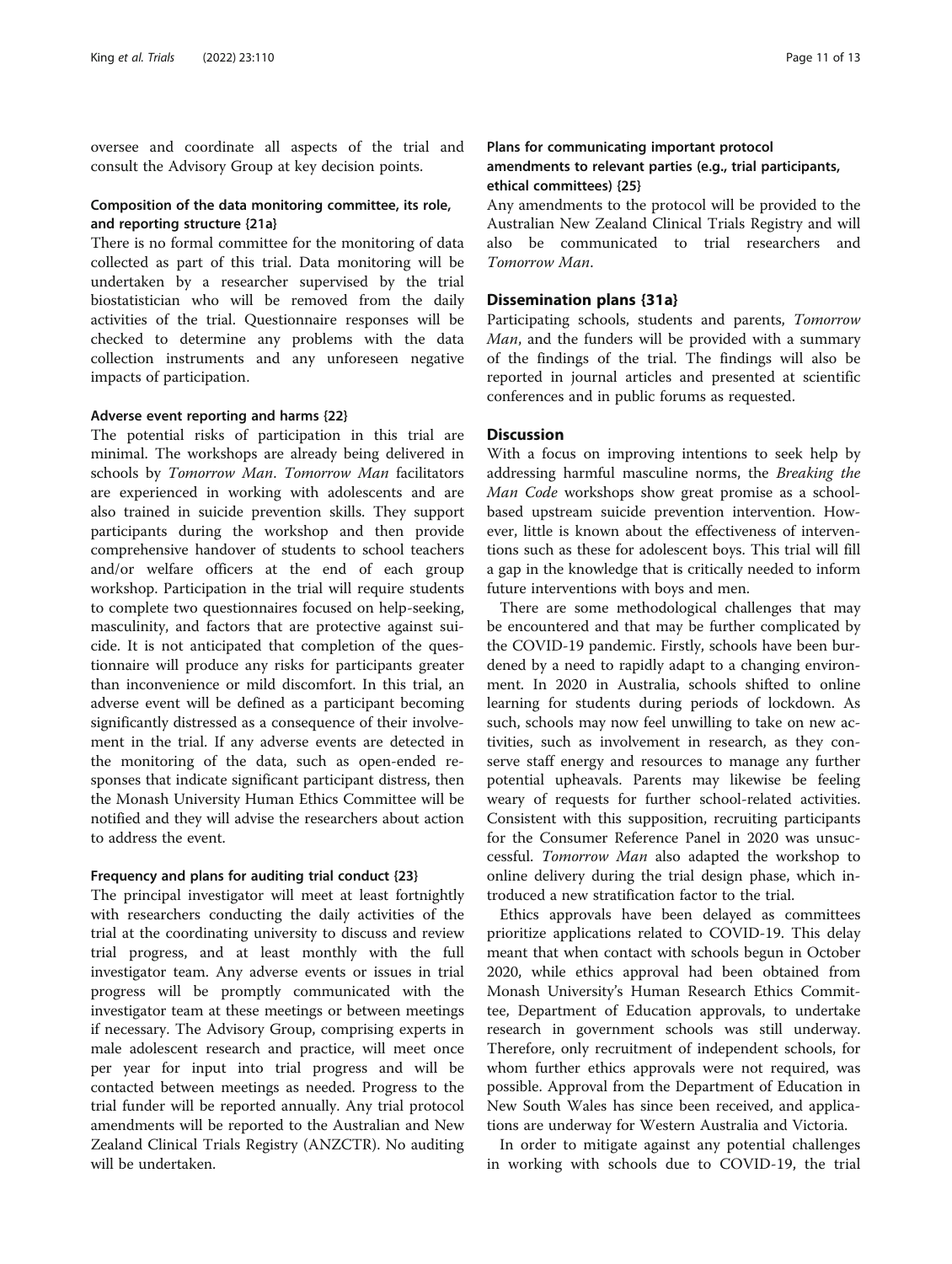<span id="page-11-0"></span>was expanded from an initial focus only on schools in Victoria to include schools in New South Wales and Western Australia. Expansion to other locations (South Australia, Queensland, and the Australia Capital Territory) will be considered if school numbers are lower than anticipated in 2021. Schools will be provided with up to A\$800 to reimburse them for any administrative costs incurred due to participation in the trial. Further data collection in 2022 has been planned for, should the desired number of schools not be reached in 2021. The funders, Australian Rotary Health and the Medical Research Future Fund, are supportive of the challenges faced by researchers during the pandemic. The trial can be paused or extended if need be.

Despite these potential challenges, the trial is well placed to be completed as per the protocol. Fortunately, the trial design was undertaken as the COVID-19 pandemic unfolded, such that plans to mitigate the impact of the pandemic could be built into the protocol—the pool of potential schools has been increased from one state to three, reimbursement for schools is provided, and data collection into 2022 has been budgeted for. It is also likely that as time goes one school and parents will adapt to the challenges of schooling during a pandemic and may be more receptive to involvement in research.

A gendered approach to suicide prevention is welloverdue and school-based interventions have great potential to foster protective factors in young men. The findings of the trial will be used to improve the workshops for future participants and will also have international relevance to other people designing and implementing suicide prevention interventions for boys and men.

#### Trial status

Protocol version 1, 1 April 2021

Recruitment beginning April 2021, to be completed October 2022.

#### Acknowledgements

Tomorrow Man created the workshop and deliver them to schools. They provided significant input into the design of the trial to ensure that it is feasible and relevant. The Advisory Group provided input into the trial design.

#### Authors' contributions {31b}

All named researchers will contribute to and be named on all reports and publications arising from the trial. For this manuscript, KK is the principal investigator; she conceived the study and led the proposal and protocol development. MS, PC, SR, AC, LL, and JP contributed to the study design and data analysis plan and to the development of the proposal. PC was the lead trial methodologist. All authors read and approved the final manuscript.

#### Funding {4}

The trial is funded by the Australian Rotary Health and the Medical Research Future Fund. The funders will have no role or authority in the study design,

data collection, management, analysis, interpretation of data, writing of the report, or the decision to submit the report for publication.

#### Availability of data and materials {29}

During the study, the data will be stored by Logicly. Data will be only in electronic form and will be securely held in only password-protected computers. Once data collection is finished, deidentified data will be given to the researchers named on this ethics application. Contractual arrangements with Logicly will outline their responsibilities regarding the ethical handling of data.

#### **Declarations**

#### Ethics approval and consent to participate {24}

Ethics approval has been received from Monash University's Human Research Ethics Committee (ID:22786). In Government schools in Australia, further approval is needed from each state's Department of Education. Approval has also been received from the Department of Education in New South Wales (ID:2020307) and is underway in Western Australia and Victoria. Written informed consent will also be obtained from all schools. Parents of participants will provide online consent for their sons. Participants will themselves provide online informed assent.

#### Consent for publication {32}

Consent form is available on request.

#### Competing interests {28}

The authors declare that they have no competing interests.

#### Author details

<sup>1</sup>Turner Institute for Brain and Mental Health, Monash University, Melbourne, Australia. <sup>2</sup>Centre for Mental Health, Melbourne School of Population and Global Health, The University of Melbourne, Melbourne, Australia. <sup>3</sup>Department of General Practice, Melbourne Medical School, The University of Melbourne, Melbourne, Australia. <sup>4</sup>Orygen, Parkville, Melbourne, Australia.<br><sup>5</sup>Contre for Youth Montal Hoalth, The University of Melbourne, Melbourne. <sup>5</sup> Centre for Youth Mental Health, The University of Melbourne, Melbourne, Australia. <sup>6</sup>Deakin Health Economics, Institute for Health Transformation, School of Health and Social Development, Deakin University, Melbourne, Australia.

#### Received: 13 August 2021 Accepted: 15 January 2022 Published online: 03 February 2022

#### References

- 1. Australian Bureau of Statistics. Causes of death, Australia 2021. Available from: [https://www.abs.gov.au/statistics/health/causes-death/causes-death-a](https://www.abs.gov.au/statistics/health/causes-death/causes-death-australia/2020) [ustralia/2020.](https://www.abs.gov.au/statistics/health/causes-death/causes-death-australia/2020) Accessed 1 Dec 2021.
- 2. WHO. Preventing suicide: a global imperative (2014). Geneva: WHO; 2014. [1st Ed (ebook). Available from: Available at: [http://apps.who.int/iris/bitstrea](http://apps.who.int/iris/bitstream/10665/131056/1/9789241564779_eng.pdf?ua=1&ua=1) [m/10665/131056/1/9789241564779\\_eng.pdf?ua=1&ua=1.](http://apps.who.int/iris/bitstream/10665/131056/1/9789241564779_eng.pdf?ua=1&ua=1) Accessed 1 Dec 2021.
- 3. Cerel J, Brown MM, Maple M, Singleton M, Venne J, Moore M, et al. How many people are exposed to suicide? Not Six. Suicide Life-Threat Behav. 2019;49(2):529–34. <https://doi.org/10.1111/sltb.12450>.
- 4. Mergl R, Koburger N, Heinrichs K, Szekely A, Ditta Toth M, Coyne J, et al. What are the reasons for the large gender differences in the lethality of suicidal acts? An epidemiological analysis in four European countries. PLoS ONE. 2015;10(7):e0129062. <https://doi.org/10.1371/journal.pone.0129062>.
- 5. Granato S, Smith P, Selwyn C. Acquired capability and masculine gender norm adherence: potential pathways to higher rates of male suicide. Psychol Men Masculinity. 2014;16(3):246–53. [https://doi.org/10.1037/a00381](https://doi.org/10.1037/a0038181) [81.](https://doi.org/10.1037/a0038181)
- 6. Player MJ, Proudfoot J, Fogarty A, Whittle E, Spurrier M, Shand F, et al. What interrupts suicide attempts in men: a qualitative study. PLoS ONE. 2015; 10(6):1–13. [https://doi.org/10.1371/journal.pone.0128180.](https://doi.org/10.1371/journal.pone.0128180)
- 7. Moller-Leimkuehler AM. Barriers to help-seeking by men: a review of literature with particular reference to depression. J Affect Disord. 2002;7(1-3): 1–9. [https://doi.org/10.1016/S0165-0327\(01\)00379-2](https://doi.org/10.1016/S0165-0327(01)00379-2).
- 8. Herreen D, Rice S, Currier D, Schlichthorst M, Zajac I. Associations between conformity to masculine norms and depression: age effects from a